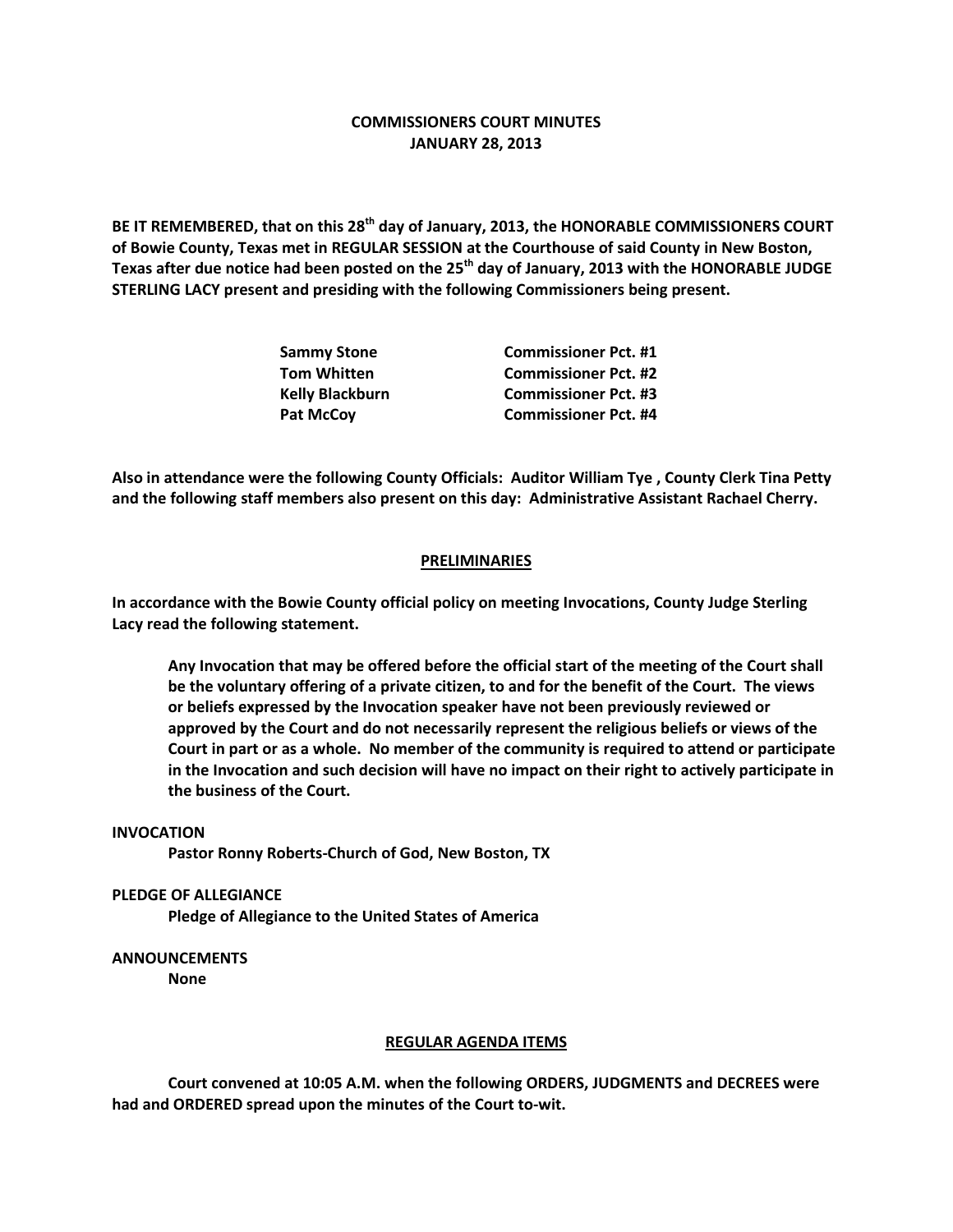**Item 1: There were no Public Comments.**

**Item 2: There were no Commissioners Court response to Public Comments.**

- **Item 3: On this 28th day of January, 2013, a motion was made by Commissioner Pat McCoy and duly second by Commissioner Kelly Blackburn to approve the Treasurer's Investment Report for the Quarter ending 12/31/2012. Motion was put to a vote and all voted aye and none opposed. Motion carried.**
- **Item 4: On this 28th day of January, 2013, a motion was made by Commissioner Pat McCoy and duly second by Commissioner Tom Whitten to approve Application for Texas Parks and Wildlife Trail Grant. Motion was put to a vote and all voted aye and none opposed. Motion carried.**
- **Item 5: On this 28th day of January, 2013, a motion was made by Commissioner Tom Whitten and duly second by Commissioner Sammy Stone to pay accounts payable. Motion was put to a vote and all voted aye and none opposed. Motion carried.**
- **Item 6: On this 28th day of January, 2013, a motion was made by Commissioner Pat McCoy and duly second by Commissioner Tom Whitten to approve Commissioners Court Minutes of December 31, 2012 and January 14, 2013 and to amend Special Commissioners Court Minutes of January 22, 2013 to show, in Item #5, the correct time of reconvening Court at 11:35 A.M. instead of 10:35 A.M. as an Order of the Court. Motion was put to a vote and (4) four voted aye and (1) one, Judge Lacy, opposed. Motion carried.**
- **Item 7: On this 28th day of January, 2013, a motion was made by Commissioner Pat McCoy and duly second by Commissioner Sammy Stone to go into closed executive session pursuant to Government code 551.0725 for deliberation regarding a contract being negotiated because deliberation in an open meeting would have a detrimental effect on the position of the Commissioners Court in negotiations with a third person. Motion was put to a vote and all voted aye and none opposed. Motion carried.**

**The Court recessed from open session to closed session at 10:25 A.M. County Clerk Tina Petty did not go into closed session**

**Item 8: The Court reconvened in open session at 12:20 P.M.**

**Item 9: On this 28th day of January, 2013, a motion was made by Commissioner Pat McCoy and duly second by Commissioner Kelly Blackburn to approve LaSalle as the preferred vendor for a proposed contract for the operation and management of the Bowie County Jail located in the Bowie County Correctional Center and Bi-State Justice Center. Motion was put to a vote and all voted aye and none opposed. Motion carried.**